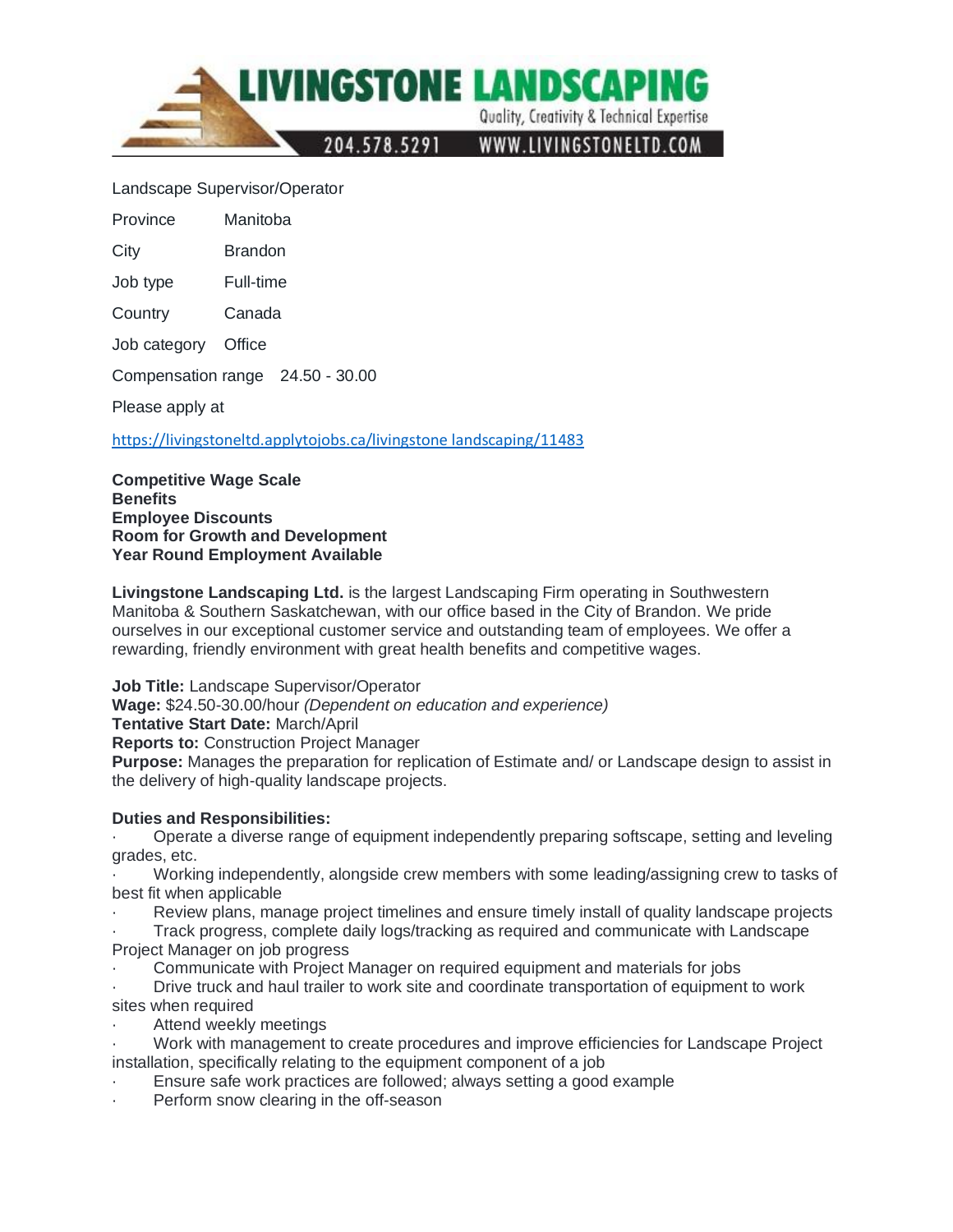

Continued education to further knowledge and skills

# **Qualification Requirements:**

- Ability to read and understand landscape blueprints
- Strong understanding of landscape construction timelines
- Extensive understanding of Civil or Hardscape or Softscape
- Ability to effectively lead and support a team environment
- Strong communication and leadership skills
- Capable of operating a diverse range of equipment

# **Education and/ or Experience:**

· A minimum of 3 years' experience in landscaping / civil / earth moving field, with a minimum 1 year of experience as a Foreman or Lead Hand

- · Must have experience in setting grades, grading soils/gravel, planting trees/shrubs, etc.
- Experience in base preparation, compacting, earth moving, landscaping
- Experienced in operating heavy equipment
- Experience with documenting productivity and completing required paperwork
- Experience leading a team through a project to completion
- Minimum Valid Class 5 DL, Class 3F Driver's License a considerable asset

# **Work Conditions:**

# **Physical Conditions:**

The duties of Landscape Supervisor/Operator are carried out primarily in an outdoor setting.

- Uses hands, arms and shoulders when using various types of equipment (daily).
- Lifts and/or move up to 80 lbs. (occasionally).
- Ability to cross on uneven ground
- Ability to work outside for long periods of time

## **Psychological/Stress Conditions:**

The Landscape Supervisor/Operator position workload and environment does not generally increase employee emotional or stress levels.

- Interruptions and requests from multiple areas (daily).
- Multitasking (daily).
- Repetitive movements
- Job demands versus time constraints (daily).
- Periods of intense concentration when meeting deadlines and during peak periods.

## **Work Conditions:**

The Landscape Supervisor/Operator works independently and in a team environment.

- Works in a shared and consultative manner with other employees (daily).
- Wide variety of tasks requiring the ability to manage multiple unrelated projects and make independent decisions (daily).
- Self-motivated and quality driven to perform independent projects (daily).